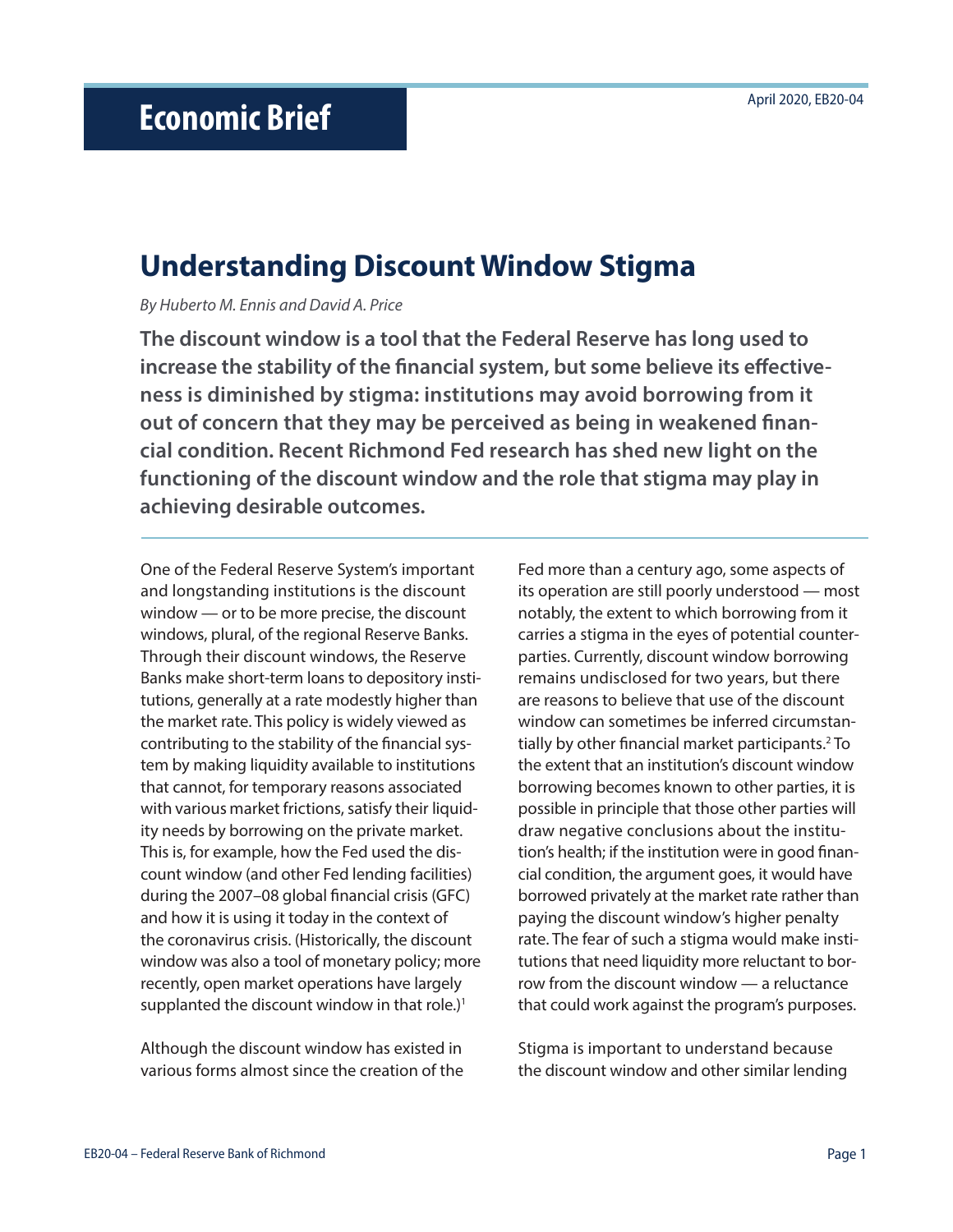facilities are tools on which policymakers rely during financial crises. Even in response to recent temporary spikes in repo market interest rates, including a significant one last September, there were extensive discussions of the possibility of establishing a Fedsponsored repo facility to provide liquidity in times of stress in that important market. The issue of stigma was an important consideration for those thinking about the appropriate design of such a facility.<sup>3</sup>

Besides addressing events of strain in funding markets, a well-functioning discount window can be useful for other purposes, as well; for example, Fed Vice Chair Randal Quarles argued in a February 2020 speech that the discount window should play a more active role in making reserves and Treasury securities substitutable from the perspective of banks, thereby curbing undue holdings of reserves.<sup>4</sup> In short, there is a variety of situations in which policymakers may like to rely on programs such as the discount window, and stigma could interfere with their objectives.

Recent research at the Richmond Fed by one of the coauthors of this *Economic Brief* (Ennis) offers a new perspective to deepen understanding of the mechanisms driving discount window stigma.5 This research, published in the *Journal of Money, Credit and Banking*, investigates the implications for stigma of a workhorse model in financial economics in which the discount window can enhance the efficient operation of lending markets.

## **Stigma and Fed Lending Programs**

From the late 1920s until the early 2000s, the Fed discouraged discount window borrowing through various restrictions on access to the window. In lieu of charging a penalty rate, the Fed issued regulations during this period delineating "appropriate" and "inappropriate" purposes for borrowing from the window and added a requirement in 1973 that banks must first exhaust alternative sources of credit.<sup>6</sup> The Fed reversed this approach in 2003, creating the Primary Credit program in which financially healthy and well-capitalized banks could borrow from the discount window with no questions asked but at a higher interest rate. (The Secondary Credit program

makes loans on a case-by-case basis to banks that do not qualify for Primary Credit.) In theory, the restrictions on eligibility for Primary Credit should guarantee financial strength on the part of participants and thus should reduce, if not eliminate, the possibility of stigma associated with borrowing through that program.

Nonetheless, stigma remained a significant concern of policymakers after 2003, most importantly as they considered responses to the GFC. Then-Fed Chair Ben Bernanke, then-New York Fed President Timothy Geithner, and then-Treasury Secretary Henry Paulson have noted that the design of the Fed's novel Term Auction Facility (TAF), with its use of an auction process and other technical features, was meant to avoid concerns about stigma.<sup>7</sup> These concerns also extended to programs created by fiscal authorities during this period: the same policymakers have recounted that the heads of nine of the largest U.S. financial firms were asked to take capital under the Troubled Assets Relief Program (TARP) to make the program appear less stigmatizing from the perspective of smaller institutions.<sup>8</sup>

There is some evidence that discount window stigma did influence outcomes during the financial crisis. Olivier Armantier and Asani Sarkar of the New York Fed, Eric Ghysels of the University of North Carolina, Chapel Hill, and Jeffrey Shrader of Columbia University analyzed TAF borrowing from December 2007 to September 2008 and found that banks were willing to pay a premium to avoid borrowing from the discount window. In other words, some banks were willing to pay higher interest rates in the market or at the TAF than the ones they could have obtained at the discount window. One candidate explanation for such an anomaly is the presence of extra stigmabased cost from discount window borrowing.9

Concerns about stigma have persisted. Anecdotal reports have indicated that stigma, and the resulting desire to avoid discount window borrowing, is one motivation of large banks to hold large amounts of cash (reserves).<sup>10</sup> And most recently, the Fed announced on March 15, 2020, that it was lowering the Primary Credit interest rate by 1.5 percentage points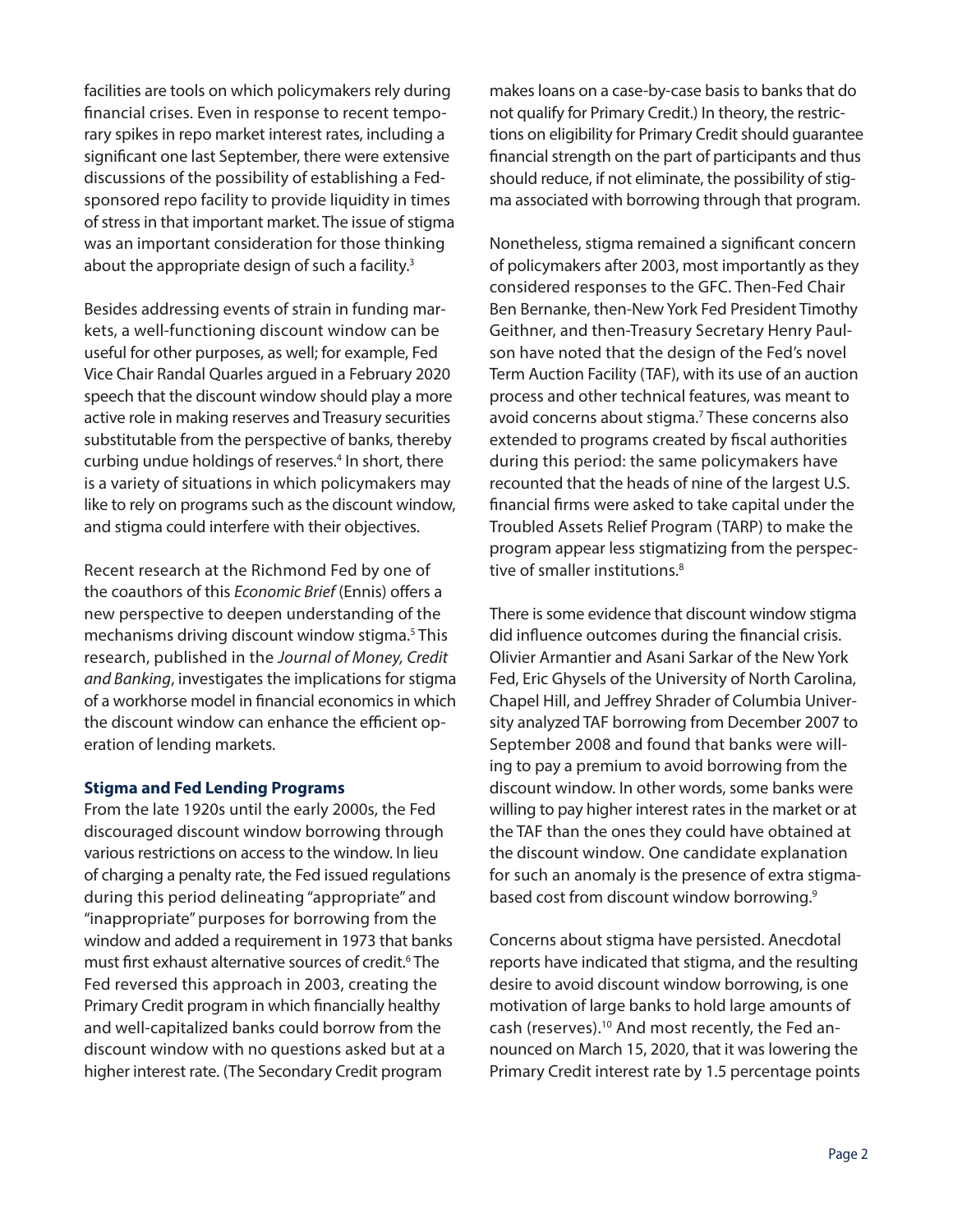to 0.25 percent, effectively reducing or eliminating the penalty component of the rate; $11$  this move has been generally interpreted as reflecting policymakers' desire to reduce stigma.12

## **Modeling Discount Window Stigma**

To assess the effects of stigma, Ennis employed a workhorse model in financial economics. That model was originally developed to analyze situations in which a firm's managers have more information about the value of the firm than its potential outside investors — a situation analogous to lending markets for banks, in which the bank has more information about its ability to repay than its creditors.13 In both cases, there is potential for adverse selection given the coexistence of good and bad risks in the market and the limited ability of investors or lenders to tell them apart. Such a situation tends to lead to asset prices that are too low (or interest rates that are too high), from the perspective of firms that are good (that is, low) risks, driving good risks out of the market.

Ennis built on work by Thomas Philippon of New York University and Vasiliki Skreta of the University of Texas, who used this model to analyze the optimal design of government programs to intervene in financial markets suffering from adverse selection but did not investigate stigma explicitly.14 Ennis's objective is to uncover the main implications for stigma of this widely used framework, extending the model in relevant ways that allow him to address explicitly the role of stigma in the context of the discount window. Ennis's model assumes both that banks have information about their ability to repay their debts, unknown to other market participants, and that discount window borrowing is observable. The assumption of complete observability is used only for simplicity; a lower probability of observation would have delivered comparable results.

## **Findings on the Discount Window and Adverse Selection**

Ennis found that in the equilibrium of the model, the average riskiness of borrowers at the discount window can indeed be higher than that of banks in general. In

that way, borrowing from the discount window can function as a signal of possible financial weakness. Furthermore, under some conditions, the model generates the pattern of interest rates often associated with the presence of stigma. Indeed, in the model, some discount window borrowers pay higher rates in the market than those paid by banks that do not borrow from the discount window; moreover, some banks are willing to pay higher interest rates in the market than the ones they would be able to obtain at the discount window, thus avoiding the discount window altogether. These patterns originate from the fact that discount window borrowers in the model are correctly perceived by the market as less healthy, a feature that has been shown to be essential for a rational explanation of discount window stigma.15

Ennis shows that in the context of the model, the configurations that give rise to stigma also enhance the efficacy of the discount window in promoting market efficiency. Because the discount window attracts inferior risks (which is the source of stigma), it helps to mitigate the adverse selection problem in the market for private credit. As a result, interest rates can decrease and more of the low-risk firms are able (and willing) to receive external funding and invest. Given that adverse selection in the absence of intervention produces inefficiently low investment, a discount window that attracts relatively risky banks can produce desirable economic outcomes.

Ennis's model also highlights a delicate interaction between borrowing at the discount window and borrowing in the market, when banks can do both, as is normally the case. In a form of preemptive borrowing, some banks in the model borrow from the discount window to reduce the amount that they may need to borrow from the market later. Given that market interest rates are relatively more sensitive to repayment risks, some banks are able to reduce their total borrowing costs by meeting part of their credit needs at the discount window (hence borrowing less from the market). This logic may help to account for why some banks took loans at the TAF during the GFC without an evident immediate need for that liquidity.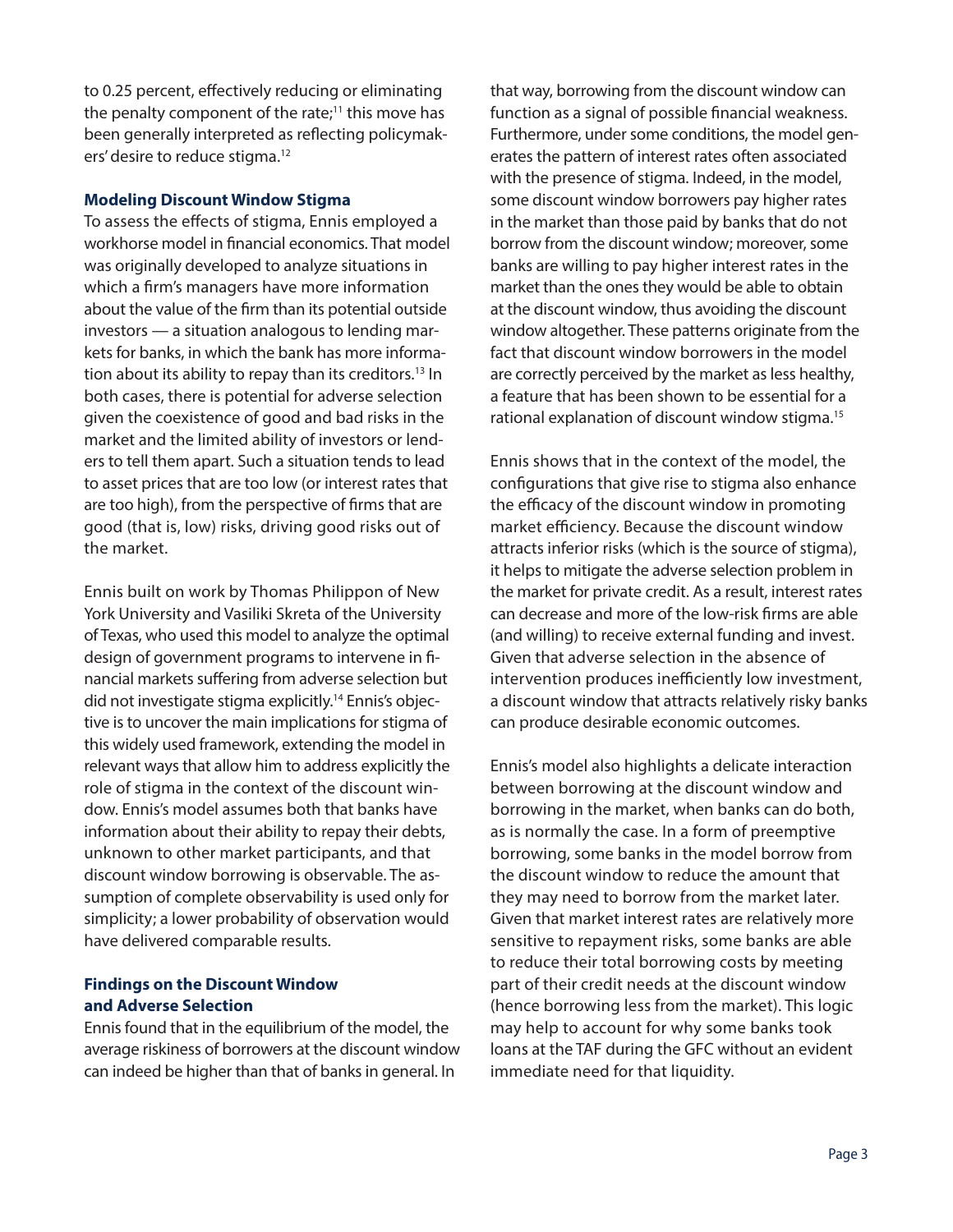## **Conclusion**

Stigma has been thought to affect government credit programs since at least the Great Depression.16 The Fed's discount window, one of these programs, is often thought to be less effective as a result. While the issue of stigma in government credit programs has long been a concern among policymakers, formal treatments of the problem have become available only recently. The lessons from such contributions seem to indicate that the logic behind the idea of stigma is more complex than previously recognized. These recent efforts to develop fully specified, rational, and consistent explanations of the phenomenon constitute a useful foundation from which to build a better understanding of how stigma operates in practice and what, if anything, needs to be done to address it.

Huberto M. Ennis is group vice president for macro and financial economics and David A. Price is an editor in the Research Department at the Federal Reserve Bank of Richmond.

## **Endnotes**

- <sup>1</sup> See Huberto M. Ennis and John A. Weinberg, ["The Role of Cen](https://www.richmondfed.org/publications/research/economic_brief/2016/eb_16-12)[tral Bank Lending in the Conduct of Monetary Policy](https://www.richmondfed.org/publications/research/economic_brief/2016/eb_16-12)," Federal Reserve Bank of Richmond *Economic Brief* No. 16-12, December 2016. The brief also explains the role that the discount window can play in monetary policy implementation based on a so-called channel system.
- 2 To make such inferences less possible, the Fed announced changes on March 19, 2020, to the reporting of loans taken by depository institutions, including discount window loans. Such loans are to be consolidated into a larger category, "Securities, unamortized premiums and discounts, repurchase agreements, and loans." The Fed stated, "This modification supports the Federal Reserve's goal, expressed in its statement on March 15, 2020, of encouraging depository institutions to use the discount window to help meet demands for credit from households and businesses, including needs related to the spread of the coronavirus." See Board of Governors of the Federal Reserve System, "Changes to Factors Affecting Reserve [Balances – H.4.1,](https://www.federalreserve.gov/feeds/h41.html)" March 19, 2020.
- <sup>3</sup> See, for example, Bill Nelson, "[Design Challenges for a Stand](https://bpi.com/design-challenges-for-a-standing-repo-facility/)[ing Repo Facility](https://bpi.com/design-challenges-for-a-standing-repo-facility/)," Bank Policy Institute blog, August 13, 2019.
- 4 Randal K. Quarles, "[The Economic Outlook, Monetary Policy,](https://www.federalreserve.gov/newsevents/speech/quarles20200206a.htm)  [and the Demand for Reserves](https://www.federalreserve.gov/newsevents/speech/quarles20200206a.htm)," remarks to the Money Marketeers of New York University, February 6, 2020.
- <sup>5</sup> Huberto M. Ennis, "Interventions in Markets with Adverse [Selection: Implications for Discount Window Stigma](https://doi.org/10.1111/jmcb.12583)," *Journal*

of *Money, Credit and Banking*, October 2019, vol. 51, no. 7, pp. 1737–1764.

- 6 Olivier Armantier, Helene Lee, and Asani Sarkar, "[History of](https://libertystreeteconomics.newyorkfed.org/2015/08/history-of-discount-window-stigma.html)  [Discount Window Stigma,](https://libertystreeteconomics.newyorkfed.org/2015/08/history-of-discount-window-stigma.html)" Liberty Street Economics blog, August 10, 2015.
- 7 Ben S. Bernanke, Timothy F. Geithner, and Henry M. Paulson Jr., *Firefighting: The Financial Crisis and Its Lessons*. New York: Penguin Books, 2019, pp. 42–43; Timothy F. Geithner, *Stress Test: Reflections on Financial Crises*. New York: Crown Publishers, 2014, p. 141.
- 8 See Bernanke, Geithner, and Paulson (2019), pp. 90–91; Geithner (2014), pp. 235–238. See also Yeon-Koo Che, Chongwoo Choe, and Keeyoung Rhee, ["Bailout Stigma,](https://papers.ssrn.com/sol3/papers.cfm?abstract_id=3208238)" Manuscript, February 2, 2018, for a theoretical study of stigma in the context of a program such as TARP.
- 9 Olivier Armantier, Eric Ghysels, Asani Sarkar, and Jeffrey Shrader, "[Discount Window Stigma during the 2007–2008 Fi](https://doi.org/10.1016/j.jfineco.2015.08.006)[nancial Crisis](https://doi.org/10.1016/j.jfineco.2015.08.006)," *Journal of Financial Economics*, November 2015, vol. 118, no. 2, pp. 317–335. For an overview of work addressing the evidence of stigma before and during the GFC, see also Huberto M. Ennis and Renee Haltom, "[Is There Stigma Associ](https://www.richmondfed.org/publications/research/economic_brief/2010/eb_10-05)[ated with Discount Window Borrowing?](https://www.richmondfed.org/publications/research/economic_brief/2010/eb_10-05)" Federal Reserve Bank of Richmond *Economic Brief* No. 10-05, May 2010.
- <sup>10</sup> See, for example, David Benoit, "JPMorgan Won't Shun the [Fed's Discount Window Anymore,](https://www.wsj.com/articles/jpmorgan-wont-shun-the-feds-discount-window-anymore-11582662187?mod=flipboard)" *Wall Street Journal*, February 25, 2020.
- <sup>11</sup> See Board of Governors of the Federal Reserve System, "[Fed](https://www.federalreserve.gov/newsevents/pressreleases/monetary20200315b.htm)[eral Reserve Actions to Support the Flow of Credit to House](https://www.federalreserve.gov/newsevents/pressreleases/monetary20200315b.htm)[holds and Businesses](https://www.federalreserve.gov/newsevents/pressreleases/monetary20200315b.htm)," press release, March 15, 2020. The spread between the Primary Credit interest rate and the target federal funds rate, set by policymakers, has varied over time. It was 100 basis points before the GFC, then the Fed reduced it to 50 basis points in August 2007 during the crisis and cut it further to 25 basis points in March 2008 before raising it back to 50 basis points in February 2010. See also Board of Governors of the Federal Reserve System, "Credit and Liquidity [Programs and the Balance Sheet](https://www.federalreserve.gov/monetarypolicy/bst_lendingdepository.htm)."
- <sup>12</sup> See, for example, Ben S. Bernanke and Janet Yellen, "[The Fed](https://www.ft.com/content/01f267a2-686c-11ea-a3c9-1fe6fedcca75)[eral Reserve Must Reduce Long-Term Damage from Coronavi](https://www.ft.com/content/01f267a2-686c-11ea-a3c9-1fe6fedcca75)[rus,](https://www.ft.com/content/01f267a2-686c-11ea-a3c9-1fe6fedcca75)" *Financial Times*, March 18, 2020.
- <sup>13</sup> Stewart C. Myers and Nicholas S. Majluf, "Corporate Financing [and Investment Decisions When Firms Have Information that](https://doi.org/10.1016/0304-405X(84)90023-0)  [Investors Do Not Have](https://doi.org/10.1016/0304-405X(84)90023-0)," *Journal of Financial Economics*, June 1984, vol. 13, no. 2, pp. 187–221.
- <sup>14</sup> Thomas Philippon and Vasiliki Skreta, "Optimal Interventions [in Markets with Adverse Selection,](https://doi.org/10.1257/aer.102.1.1)" *American Economic Review*, February 2012, vol. 102, no. 1, pp. 1–28.
- <sup>15</sup> Huberto M. Ennis and John A. Weinberg, "Over-the-Counter [Loans, Adverse Selection, and Stigma in the Interbank Market,](https://doi.org/10.1016/j.red.2012.09.005)" *Review of Economic Dynamics*, October 2013, vol. 16, no. 4, pp. 601–616. A description of the model is given in Ennis and Haltom (2010).
- <sup>16</sup> The Depression-era Reconstruction Finance Corporation, established in 1932, served as lender of last resort to banks